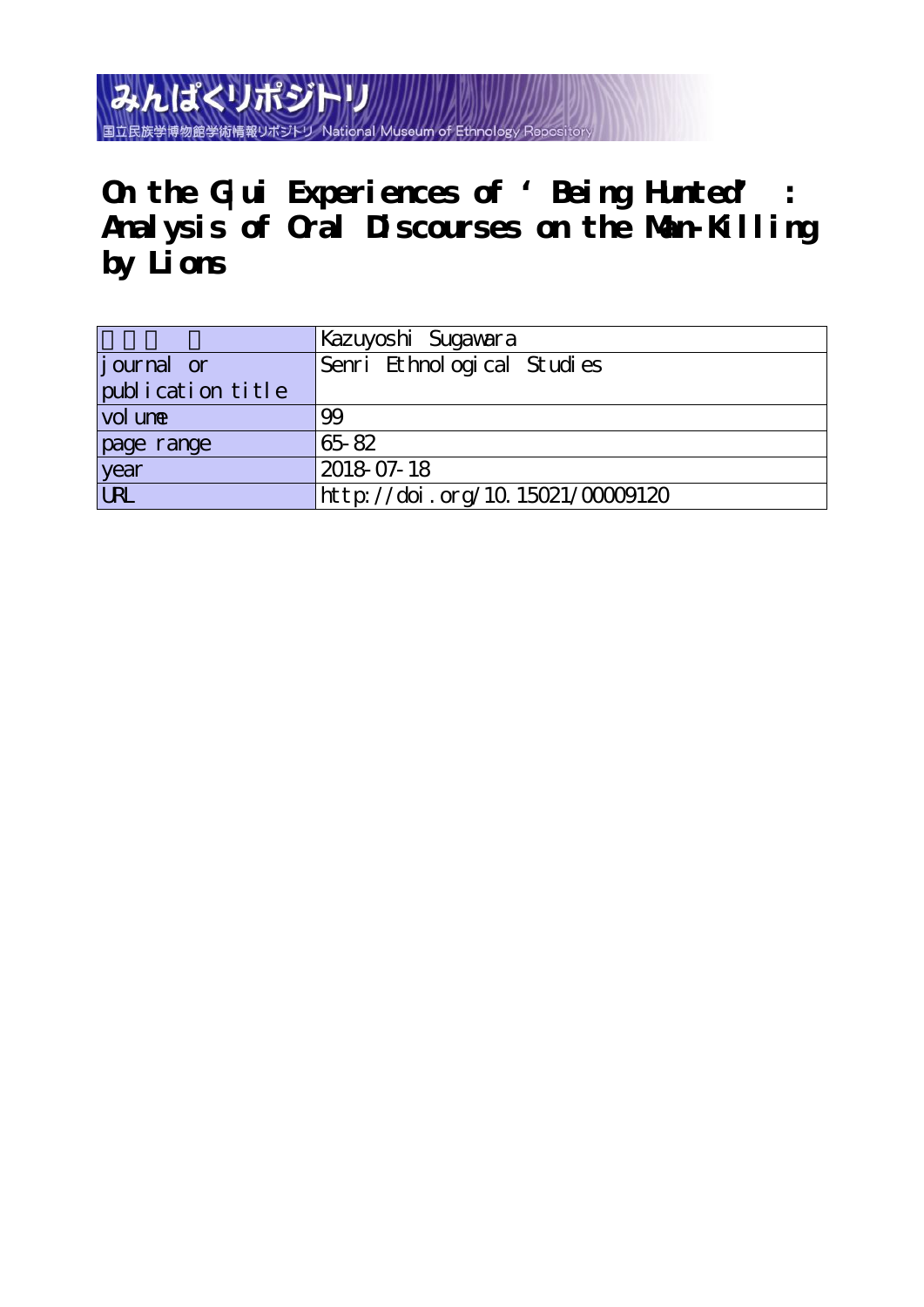# **On the G|ui Experiences of 'Being Hunted': Analysis of Oral Discourses on the Man-Killing by Lions**

Kazuyoshi Sugawara *Professor Emeritus of Kyoto University*

## **ABSTRACT**

'Since the old days, we had encountered the lion, and lived in the same land. We (the people and the lion) were created together. We cannot fear him.' This discourse of a G|ui elder, objecting to the relocation program implemented in 1997 by the Botswana government, provides us with a clue for reconsidering human– animal relationships in the recent socio-political context of the Central Kalahari. From 1982 to 2014, the author conducted fieldwork among the G|ui San, at both the Xade settlement inside the Central Kalahari Game Reserve (CKGR) and at the relocated village, Kx'oensakene (New Xade). One important purpose of this longstanding investigation has been to illuminate the habitual thoughts and practices of the G|ui toward animals. This chapter specifically examines the dread of *paa-χó* (bite-thing), whose prototype is the set of harmful animals such as lions, leopards, and poisonous snakes. The author devotes special attention to three incidents of humans killed by lions that occurred before the 1970s. The narrators interpret that two of these attacks resulted from the 'curse' (*/χoi*) of a particular woman. This interpretation correlated with an enigmatic concept, *cìmā*, that implied the dark side of the circuits of corporeal syntony spreading over not only interpersonal relationships, but also interactions among humans, animals, and things. In an encounter with a lion in daytime, the G|ui tried to negotiate with this overwhelming 'other', projecting some communicative expectation toward that other. In the recent context of modernization, an intelligent adolescent G|ui man who had enjoyed higher education felt it difficult to articulate various beliefs related to 'supernatural' agency that had been prevalent among elder generations. In spite of this, he spontaneously associated these beliefs with the woman's curse that had caused attacks by the lion. Those of the younger generation still harbor a sense of discerning some family resemblance among diverse incidents that are symptomatic of invisible agents. Human vulnerability to the *paa-χó* animals that had shared the most fundamental conditions of nomadic life has rapidly lost its underpinning in settlement life. However, if the G|ui of the younger generation keep remembering that the human being (*kh óè*) has an equal relationship with the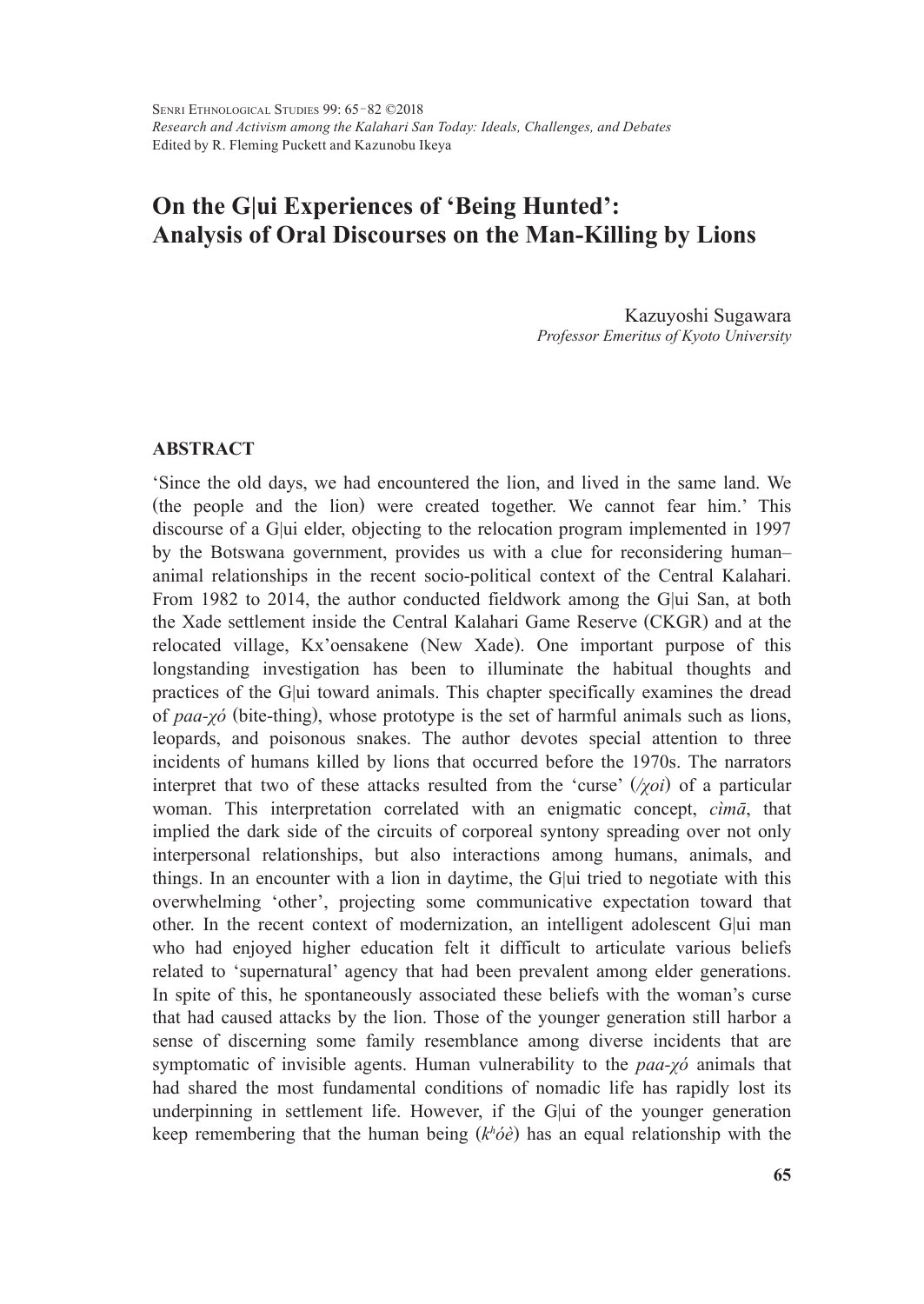animal, in that he not only hunts it but also sometimes is hunted by it, then they would obtain a valuable epistemological resource for holding and renovating the unique view of the world that had been fostered by their hunting-gathering way of life.

## **INTRODUCTION**

'Since the old days, we had encountered the lion  $(\chi d\tilde{m})$ , and lived in the same land. We (the people and the lion) were created together. We cannot fear  $\text{him}^{1)}$ . This discourse of a G|ui old man, |Xou, objecting against the relocation program implemented in 1997 by the Botswana government, provides clues for reconsidering human/animal relationships in the Central Kalahari. Before explicating this subject, one should understand the research history and methodology.

The G**|**ui and G||ana are closely related dialect groups of Khôe-speaking people. These groups have adapted to the harsh, dry environment of the Kalahari Desert (Tanaka 1980). The G|ui phonology and grammar were explicated systematically through a collaborator, the linguist Hiroshi Nakagawa (Nakagawa 1996, 2006). In G|ui, four types of click influx (dental: ǀ, alveolar: ǃ, palatal: ǂ, and lateral: ǁ) and thirteen types of click accompaniments are distinguished. Consequently,  $52$  (= four times 13) types of click consonant are distinguished. The order of words basically follows the Subject + Object + Verb structure (Nakagawa 2013). Anthropological investigation of the G|ui was pioneered by George Silberbauer in the 1950s (Silberbauer 1981). Silberbauer contributed to the establishment of the Central Kalahari Game Reserve ('CKGR') that was demarcated in 1963. In 1966, Jiro Tanaka started his study of ecological anthropology, primarily in the Xade area, located in the mid-western part of CKGR (Tanaka 1980). In 1979, the Botswana government started to make the people living in this area settle around the !Koi!kom borehole2). In 1997, the government conducted its relocation program so that all of the Xade settlement residents, including G|ui, G||ana, and Bakgalagadi agro-pastoralists, migrated to Kx'oensakene (New Xade), a new settlement outside the CKGR about 70 km distant from Xade (Tanaka 1987).

From 1982 to 2014, the author conducted thirty fieldwork sessions among the G|ui, both at Xade and Kx'oensakene. The purpose of this longstanding investigation is immanent comprehension of the G|ui 'form of life' that has been embedded in a unique social, historical, and ecological context (Sugawara 2013). One important aspect of this investigation is to reveal the habitual thoughts and practices of the G|ui toward animals. Recently, this task has been accomplished in a volume, *A Phenomenology of the Hunting/Hunted Experiences: Corporeal Syntony and Metamorphosis among the Bushmen* (Sugawara 2015). The present chapter specifically describes the dread of *paa-χó* (bite-thing), i.e., harmful animals, as exemplified by the lion. Special attention will be devoted to three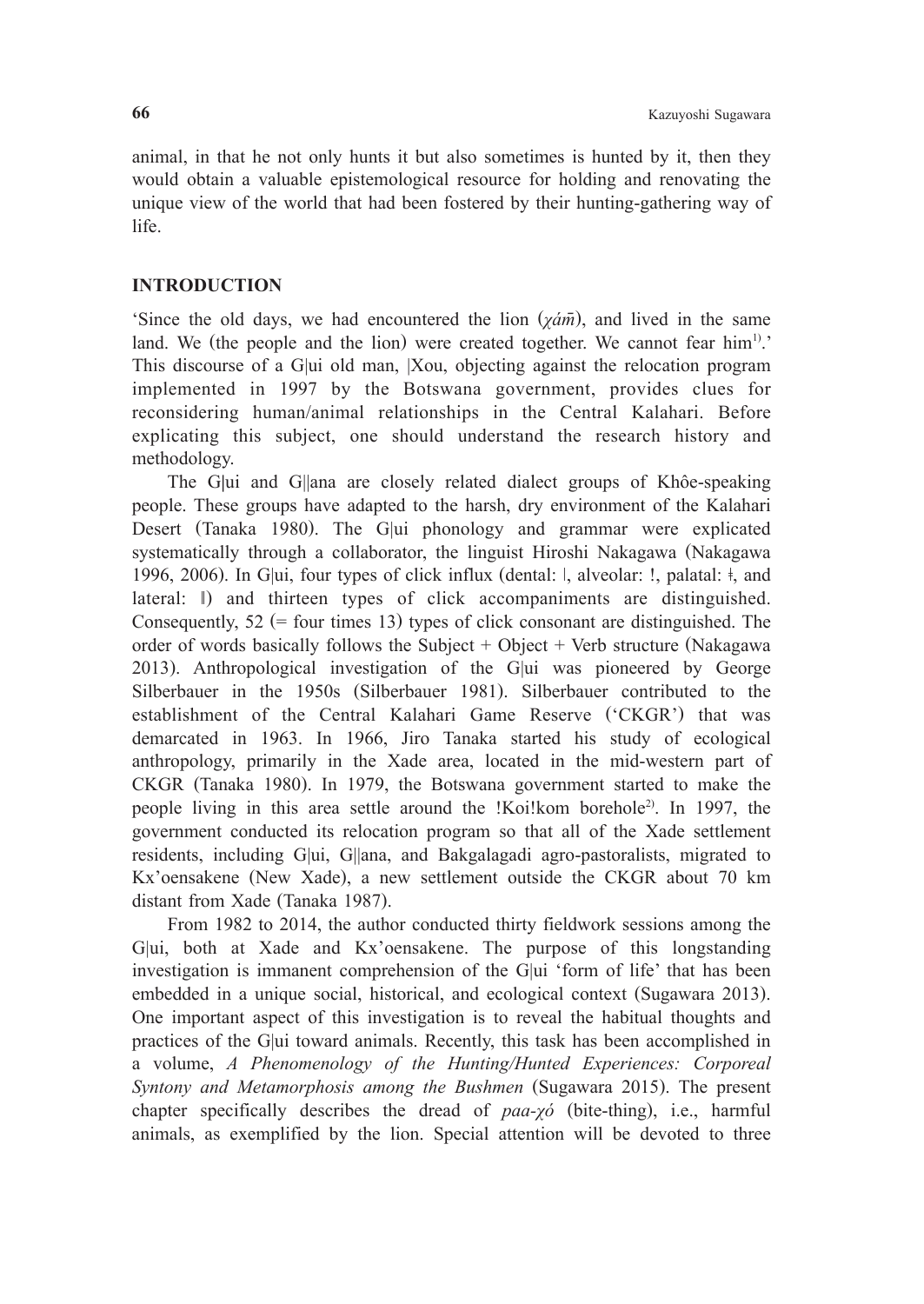incidents of human killing by a lion (or lioness) that occurred before the 1970s. This chronology might incur suspicion that my study epitomizes 'salvage anthropology' that has little relevance to the actual circumstances faced by contemporary San. However, it is my confidence that the prominent responsibility for an anthropologist who is personally committed to the San former foragers, is to depict the brightness and hardship that had permeated their life in the 'wilderness'. This reconstruction must solidify the ground for radical criticism against the modernization that has overwhelmed all the San communities.

# **IMMANENT COMPREHENSION OF ORAL DISCOURSE: METHODOLOGY AND BASIC CONCEPTS**

This methodology is designated as 'phenomenological positivism'. The following analysis of ethnographic material is phenomenological in that the comprehension of the sense lived by the G|ui illuminates the continuity of immediate experience between them and myself. The methodology is positivistic in that the author endeavors to construct an ethnographic description that rigidly relies on direct observations, including systematic transcription of conversations and narratives. In 1994, twelve years after commencement of the first research, the author began to collect life-history narratives from several G|ui elder men. This collection has continued to the present. The method used to record the narratives is designated as an 'artificial setting of an interview' consisting of tripartite interactions among an informant (an elder man), one or more research assistant(s) from a younger generation, and the author. All utterances during the interview were recorded using an audio-tape recorder. Most of the interactions between the informant and the assistant(s) were also recorded using a video camera. The advantage of this method is its feasibility for analyzing the process of negotiation from which the narrative emerged and through which it was socially organized.

Through the laborious task of analyzing everyday conversations of 1987- 1992 (Sugawara 1996; 2009; 2012), hunting was noted as the favorite topic for the G|ui men to discuss. However, soon after collecting the narratives, the author encountered another type of story, in which the narrator had been attacked by a leopard or the narrator's father had been killed by a lioness. Furthermore, during research conducted in 1999, the author recorded a striking story in which a woman had been killed by a lion. Analysis of the last story led to some assessment of the 'body arrangement' that forms an essential core of the past incident.

It is necessary to formulate the concept of body arrangement tentatively (Sugawara  $2006$ <sup>3)</sup>. The primary resource that constitutes an instance of body arrangement is a specific pattern of face-to-face interaction that includes postural stance and its shifts, proxemic relations, verbal/gestural interchanges, and so on, among those who are immediately co-present in any kind of encounter or gathering (Goffman 1963). It is assumed that, so far as the co-presence continues,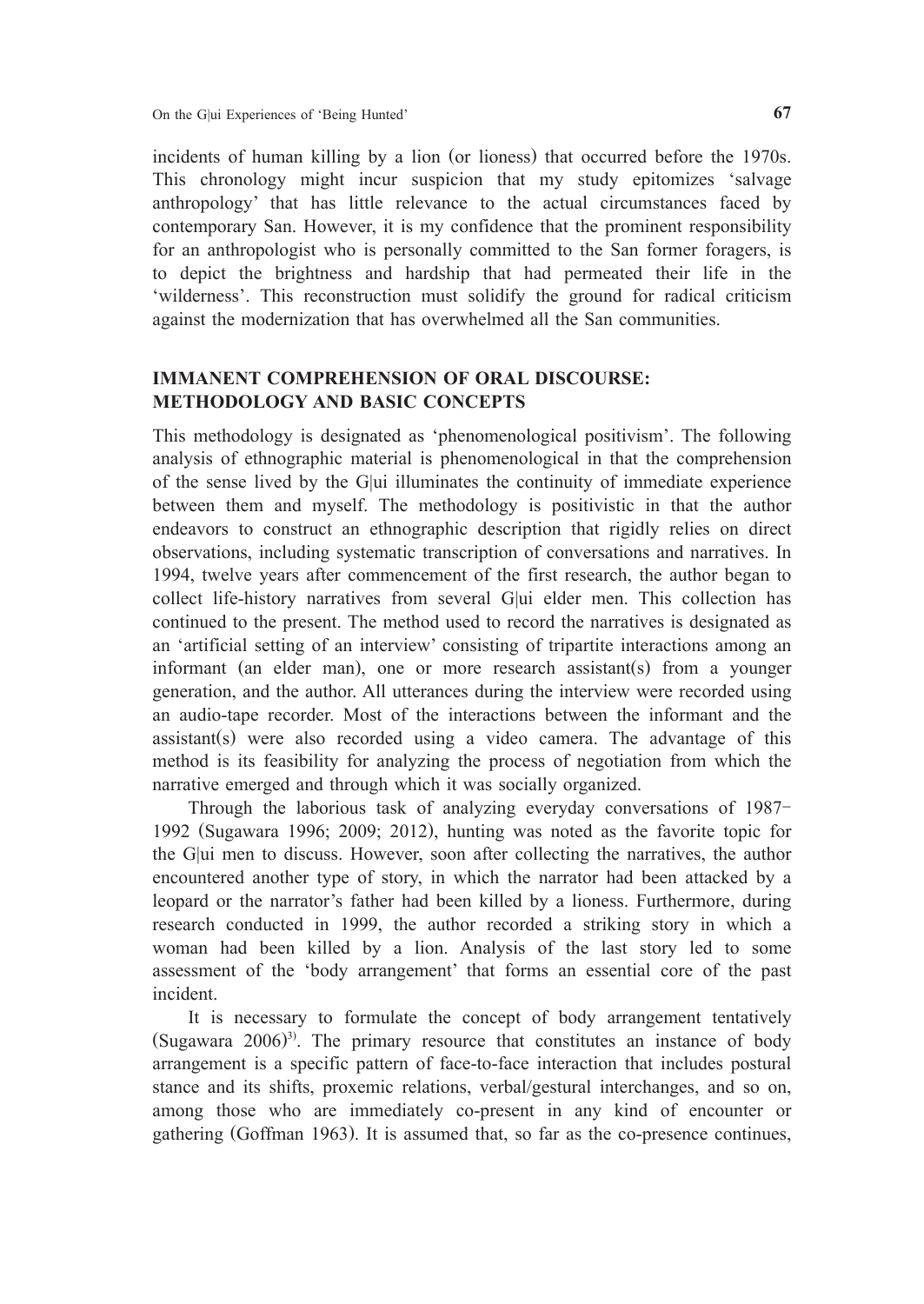its participants incessantly perceive this interactional resource mostly at an unconscious level. After a lapse of time, when some of the previous participants are motivated to recollect the above co-presence, the person is apt to recollect it as a discrete 'incident' that *was* demarcated by an intrinsic beginning and ending4). Furthermore, the person might divine some meaning underlying this incident through a particular body arrangement. In this sense, the body arrangement is not to be reduced to any of the above constituents of interactional resource that can be identified objectively from an external perspective. Rather, through the iteration of recounting the past incident, the body arrangement settles into invariant memory that reifies the core meaning of that incident. Consequently, proposing the concept of body arrangement requires reconsideration of the nature of memory.

For more than three decades, an intriguing current has proceeded in the discipline of cognitive psychology that assigns special attention to the ecological environment in which the recollection of a past incident is prompted (Neisser ed. 1982; Neisser and Hyman eds. 2000). This current originates from a classic work of social psychology that illuminates the significance of cultural context for reserving and modifying a long-term memory (Bartlett 1932). Several studies engaging in this current cast doubt on the dominant view of neuropsychology, as well as of its vulgar version, that equates the activity of recollection with the recovery of mental representations stocked in the brain. In the discipline of anthropology, being stimulated by the cognitive science of memory, Maurice Bloch put special emphasis not only on culture-specific styles of narrative, but also on particular ecological settings that motivate local people to recollect and to talk about past incidents (Bloch 1998). In accordance with this line of argument, one can regard the body arrangement as an important aspect of embodied thought that is deeply rooted in the corporeality of participants who had experienced a peculiar incident and who attempt to comprehend its meaning from within a hereand-now context (Varela et al. 1991).

Immanent comprehension is the key of the phenomenological methodology developed by Maurice Merleau-Ponty (1962), who emphasized that the essence of 'spoken word[s]' is not the transfer of representation, but rather consists in expressive gesture. Generally, the prerequisite for any discourse analysis is to understand the representations that are encoded into oral language. However, this process of encoding can be regarded, in itself, as motivated by human corporeality. The most important motivation that organizes discourse is emotion. The primary strategy of the following analyses is to grasp the act of talking about the past experience as an emotional act (Sugawara 2013).

## **ITERATION OF NARRATIVE AS AN EMOTIONAL ACT5)**

Presumably, the narrative of a particular experience might be told repeatedly in the everyday life of the G|ui. An important channel runs from parents to children. In fact, one of the author's research assistants, Thabuuka, had told the author quite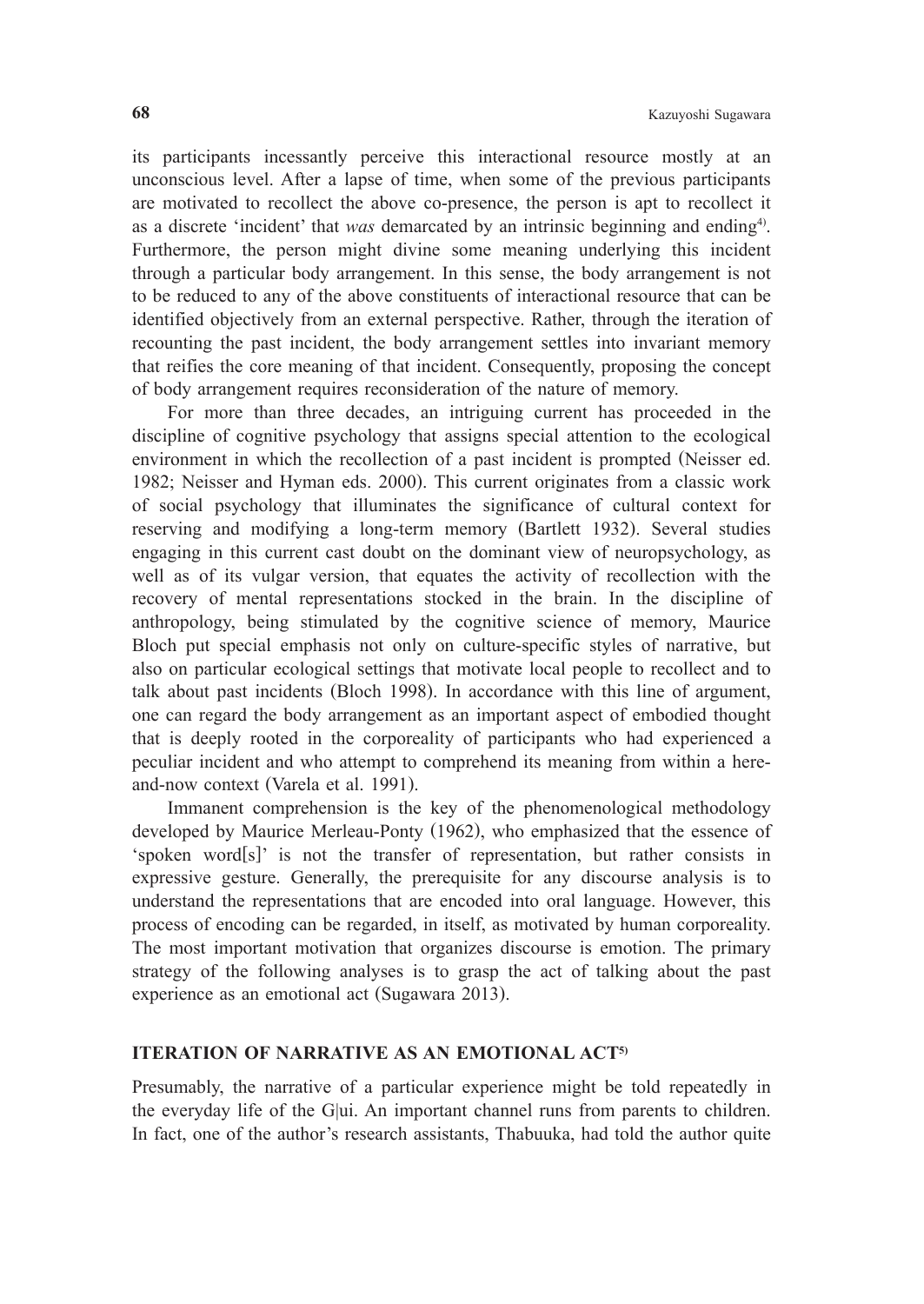a short version of the following narrative before recording it from his father, N≠uekucue. Since childhood, Thabuuka might have heard such a narrative repeatedly. For convenience of analysis, the whole narrative is divided into four parts.

**[Case 1]** 'Daddy was killed by a lioness' [N≠uekucue (1926?–2001); recorded on October 2, 1994]:

(1) It was the mid-rainy season. We were living at |Ou [land name] near the N!ootsono pan<sup>6</sup>. During those several days I had kept searching for a juvenile gemsbok that was loitering around our camp. One morning, Daddy went hunting together with Sukuuta, who was Daddy's [classificatory] cross-cousin. About at noon, I overtook that gemsbok and beat her to death. The women were going out to draw water from the N!ootsono pan. I dragged the carcass to near our camp. When the women came back, I was skinning the carcass. In the evening, we made a fire and roasted the meat with hot ash. We kept waiting for Daddy to come home. At night, only Sukuuta came back breathlessly.

(2) Sukuuta told us the following. In the morning, he parted from Daddy and continued springhare hunting. In the evening, on the way to our camp, he was so thirsty that he took a side trip to the 'tree-water' (*ìī-ts<sup>h</sup>* áā-sà: rain water remaining in a hollow tree). Under the tree, a lioness who had raised her infants attacked him. Swinging the  $q \neq \hat{q} \bar{n}$  (a long pole for springhare hunting), he narrowly escaped death. However, he dropped his hunting bag there. Listening to this, I blamed him, saying, 'You should have caught Daddy on his way to home'. Until midnight, Daddy did not come back. Worrying about him, we slept.

(3) The next morning, I urged Sukuuta to take me to the 'tree-water'. When we approached that tree, we noticed something brown hung on the branch. I immediately recognized it as the coat Daddy had worn, but Sukuuta insisted that it was his hunting bag. As we were mutually arguing, the lioness heard our voices and ran to us. I ran away at full speed, leaving Sukuuta behind. After a while, hearing his cry of supplication, I stopped to wait for him. The second next morning, we tracked Daddy's footprints, and at last found that those footprints had joined into the trail of the lioness. Getting a distant view of that tree, we saw vultures flying over it. At this moment, we became convinced that Daddy had died.

(4) Coming back home, I told the women of this bad news. From that time, they spent their days in tears. I decided to migrate to my [classificatory] uncle's camp. Arriving at that camp, I informed its residents of Daddy's death. Next evening, my elder brother, Piri, and his wife unexpectedly visited this camp on their way to traveling to our homeland, Kaochue (located about 40 km south of Xade). Hearing of Daddy's death, Piri wept. The next morning the couple left the camp for Kaochue. After a while, I and another several men of the camp traveled to a big waterhole near Rakops (a town located outside CKGR about 190 km northeast to Xade) to get tobacco leaves. After coming back, and still enjoying the remaining tobacco, Piri and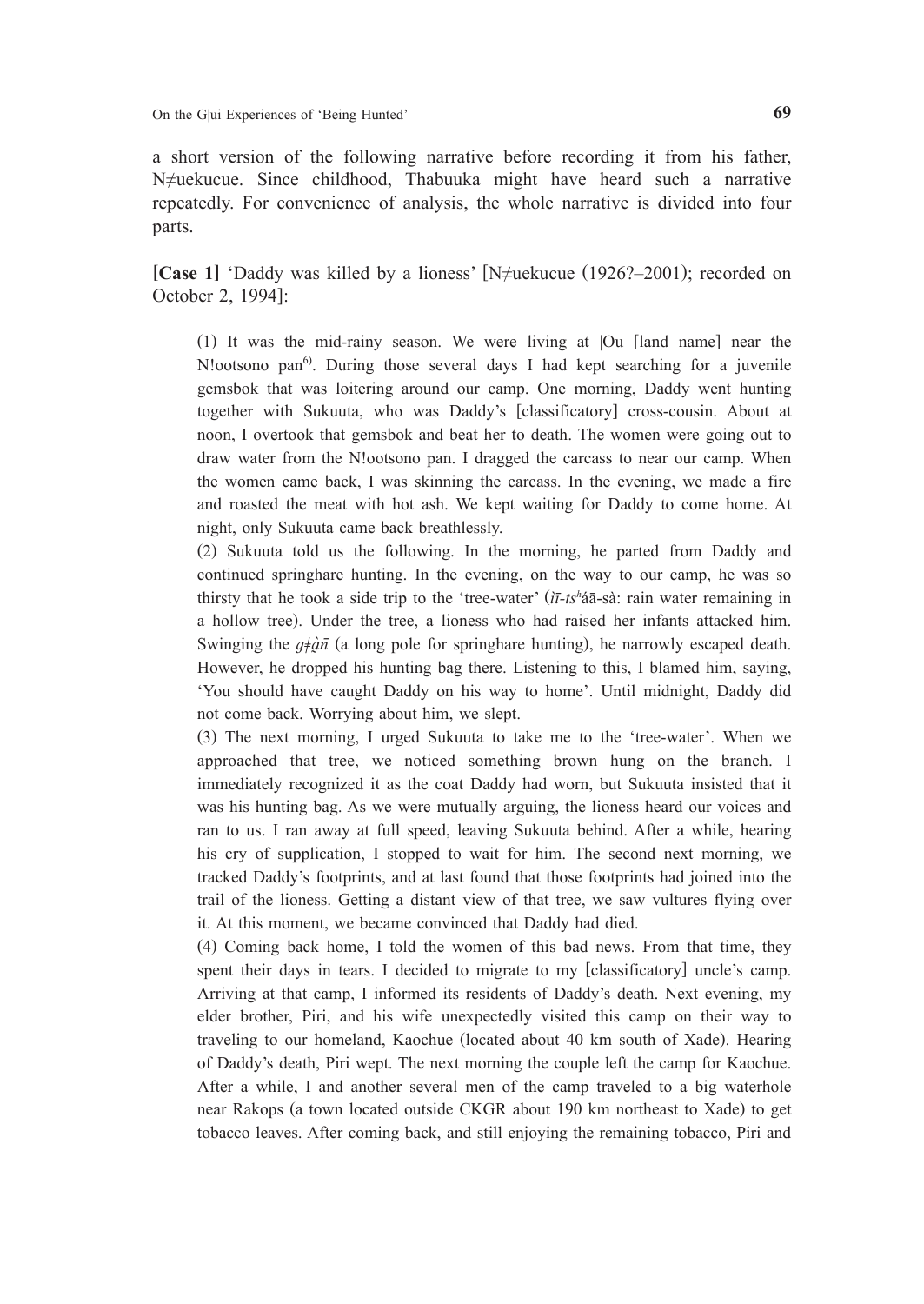his wife joined us with a present of a foreleg of a goat. A rich man, Gyuroo, living at !Kaidzi (near Kaochue) slaughtered the goat for the couple. Piri so eagerly urged us to migrate to !Kaidzi that, finally, we migrated. Our death in the past occurred in this way.

What is the body arrangement that forms the most basic core of this disastrous incident? Before answering this question, one must devote particular attention to the iteration of the narrative about the same incident. Two years later than the recording of the narrative presented above, the author interviewed N≠uekucue again, but on different topics. After he had talked about his hunting experience and the habits of several animal species, his daughter in her adolescence (Thabuuka's younger sister) knowingly suggested to him that he narrate a funny folktale. Being offended by his daughter's interference, N≠uekucue declared, 'I'll never tell of such a useless thing!' and firmly began to tell of the same incident in which his father had been killed by a lioness. These two narratives are designated as ver. 1 and ver. 2, respectively. From strict comparison of the sentences used for the speech constituting each corresponding part between the two versions, strikingly great differences were confirmed, especially in (1) and (4).

As pointed out in the previous section, it is misleading to assume that the past event exists in the narrator's memory as a fixed representation, or as a consistent 'text', that would be reproduced automatically at every opportunity of narration (Bloch 1998). Far from that, being highly sensitive to the 'now-and-here' context, the narrator undertakes a subtle cognitive task of 're-editing' the intrinsically indefinite material of remembrance. This indeterminacy of recollection, as well as the thorough nature of re-editing, is also evidently observed, even in parts (2) and (3), even though the two versions share mutually similar 'contents' in these parts. Finally, a cluster of sentences was sorted out, which preserved the most distinctive similarity between the two versions. This was Sukuuta's cry, supplicating the narrator to wait for him, which had been shouted during their running from the lioness, and which was represented by the direct narration:

- Version 1: 'Wait for me! Do you throw away me? Wait for me! Me! Wait for me!'
- Version 2: 'Me! Wait for me! Do you throw away me? Do not throw away me! Do not throw away me! Listen to me!'

This direct narration, in general, has a privileged status for discourse analysis. It is plausible to assume that, by the discrete nature of language, the multi-faceted ambiguity of a past incident is filtered out when the narrator quotes somebody's words that were uttered at some critical phase of that incident. If this is true, then we can expect that the oral sentences quoted by direct narration would acquire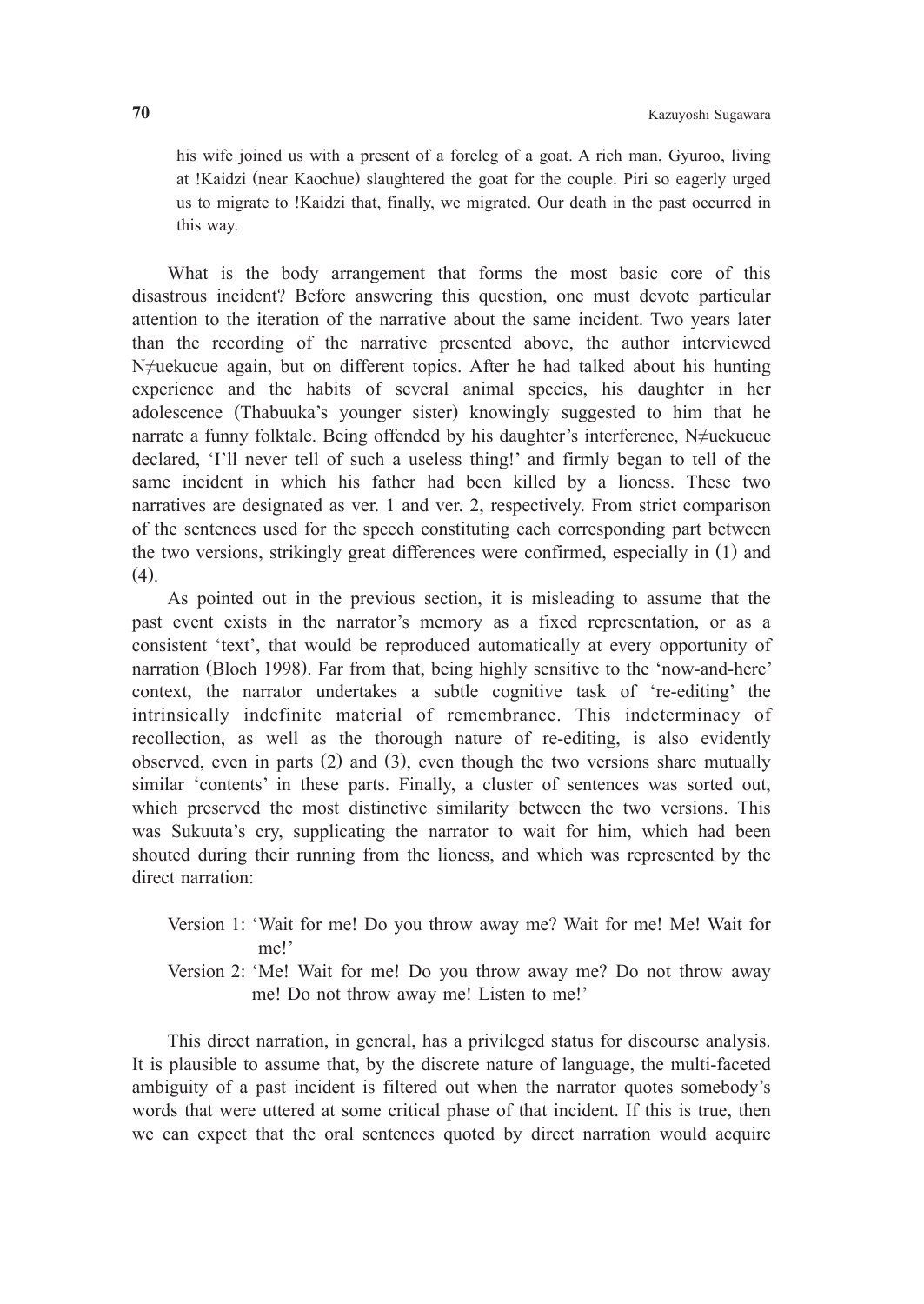special stability that can survive the relentless test of re-editing. However, this assumption does not hold true for this case: most of the 'utterances' quoted by direct narration varied greatly in the two versions. Why, then, does Sukuuta's cry of supplication maintain such consistency after having gone through the thorough re-editing?

The answer is that the body arrangement that forms the most essential core of this incident is condensed into this cry. When the audience members listen to this cry vividly enacted in a loud voice, a scene might arise in their minds so clearly, in which the three 'protagonists' (i.e., the narrator, Sukuuta, and the lioness) are arranged in the most unavoidable configuration. This arrangement can be called 'the most unavoidable' because it equals the most essential body arrangement for this incident, which in turn is most deeply associated with the narrator's emotion. This emotion is persistent anger against Sukuuta, who had been able to wait for the narrator's father in the midst of his predictable course to the 'tree-water' and to warn him against the danger. That emotion motivated the narrator to tell of the 'same' incident repeatedly to the same audience, in this case, the author.

# **BODY ARRANGEMENT EMERGING FROM THE CO-ENACTMENT**

The second case of human-killing by the lion was collected five years after the recording of Case 1.

**[Case 2]** 'Why was she killed by the lion?' [*|*|Qaogyi (1928?-2011); recorded on August 10, 1999]:

The principal of this story is Kemagyi, who had been regarded as 'stupid' (*piripiri*) by the people. He had three wives and especially loved the youngest, third wife, Ton≠ebe. Several days before the disaster, Kemagyi and another two men collected three ostrich eggs that were divided among them. Because the husband obtained only one egg, the first wife, |Kheig||ae, sulked. Kemagyi became so angry that he badly abused her. Then, she replied quietly, 'You are very happy for getting married with the young girl, but she will be attacked soon'. She 'cursed' (*/χoi*) the third wife. It rained that night. Lying in Ton≠ebe's hut, Kemagyi was picking out boiled meat from a tin to eat it. Ton≠ebe came back with a mortar she had just borrowed from ||Qaogyi's wife. She strode over the husband's legs and sat with her hips touched to his hips. Kemagyi entwined his legs with the wife's legs, so that she was sitting within the small space surrounded with the hollows of the husband's knees.

Then a male lion peeped into the hut from the entrance. However, Kemagyi mistook it for a dog. Although nobody had raised a dog in this camp, he presumed that somebody had come to visit with a dog. After walking around the hut, the lion abruptly rushed into the hut and bit Ton≠ebe's shoulder. Without crying, Kemagyi tried to pull the lion apart from his wife, and merely kept turning around them. When the lion dragged her out of the hut, Kemagyi began to cry out to seek help.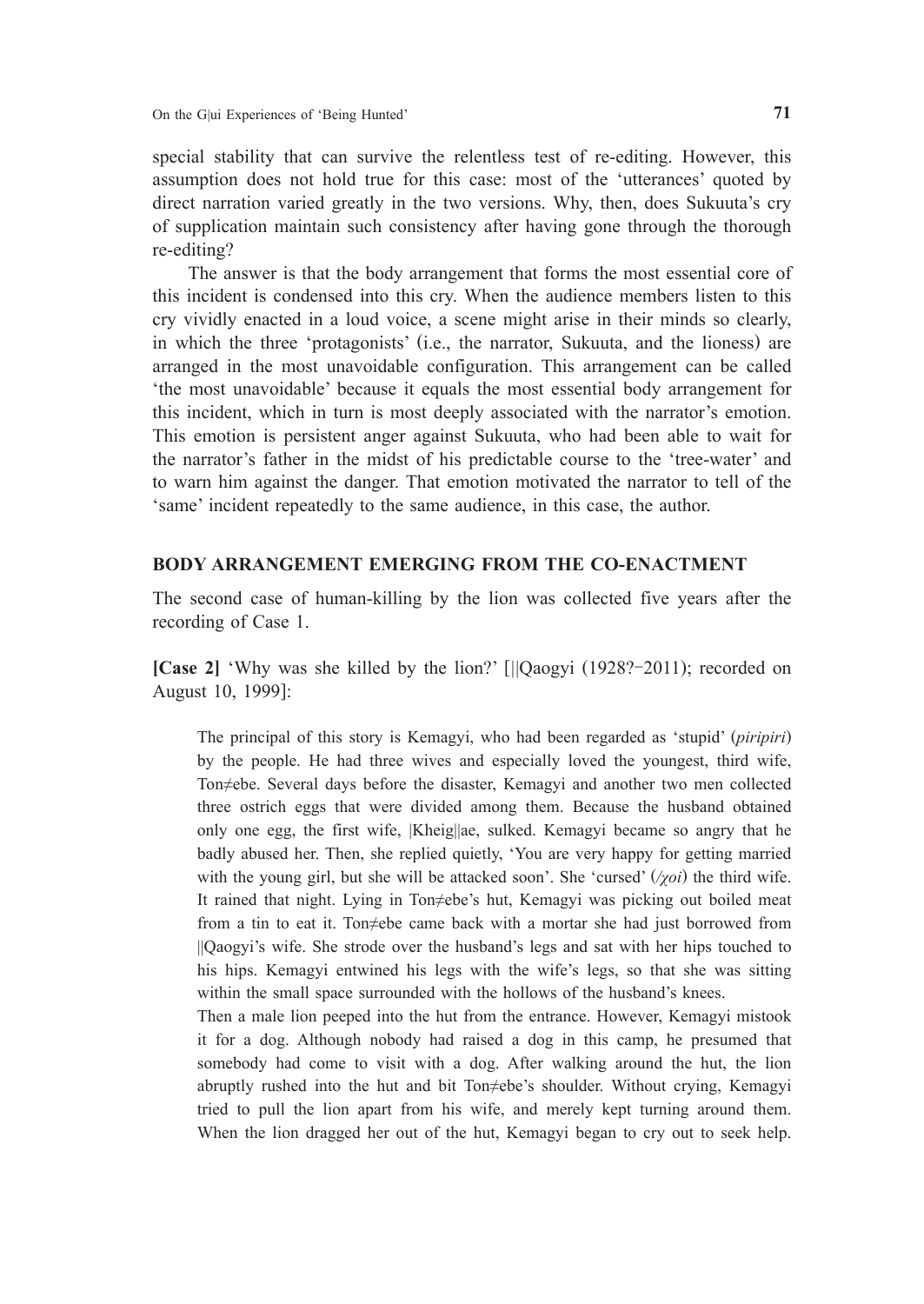The people ran to the scene. ||Qaogyi attempted to shoot the lion with an arrow, but could not do so because he was afraid that the arrow might hit Ton≠ebe. At last, the lion gave up and faded into the darkness. She had already bled heavily. The next morning, all the people escaped from this camp and migrated to another land. Kemagyi carried his wounded wife on his back. At the new camp, the people were treating her wound continuously, but she died several days later.

This narrative is organized with quite a persistent intention to make it explicable why such a terrible incident had occurred. First, the simple causation is specified: because the first wife had cursed the third wife, the latter was attacked. However, it is a subtle problem, the extent to which the G|ui believe in such an 'invisible' causation. In fact, it was described that Kemagyi himself had sneered at the first wife's curse. If such a disaster had not happened, this episode of 'cursing' would be cited as empirical evidence that harms the plausibility of such a 'reflexive belief' (Sperber 1996). In this context, far more important is the persistent effort of the narrator to explain the causal relationship more practically. Here, Kemagyi's stupidity is treated as an *a priori* condition that requires no explanation. Therefore, the most essential question is formulated as follows: why did Ton≠ebe, the third wife, not notice the lion? The answer was demonstrated through the co-enactment into which the narrator led the research assistant, Thabuuka. The narrator told him to stand up and then to sit down with him on the sand. Furthermore, entwining his legs with Thabuuka's legs, the narrator 'designed' their sitting postures, saying, 'Do not turn your face in that direction!' and so on. The answer therefore demonstrated was quite simple: in sum, because Ton≠ebe was sitting in quite intimate contact with her husband, having her back to the entrance of the hut, she could not have seen the lion.

The narrative structure in this case excellently interlocks with the fundamental condition of being-in-the-world: no participant is at the vantage point from which the whole incident can be glanced over. What thrills the audience most is the scene where the narrator, *|*|Qaogyi, was lying down to hear without caution the exchange of words between his wife and Ton≠ebe, who had come to borrow the mortar, probably several hours before the disaster. Such a depiction reminds us most realistically of the overwhelming fact that all of our experience is ensconced in a restricted perspective. Then, how could the same narrator re-enact the body arrangement of the couple within their hut, as if he himself had witnessed it? No answer can be assumed but that this body arrangement had been re-enacted repeatedly by the husband himself after the wife's death, probably as the excuse to the people's accusation of his irreparable folly. This answer came to the author several days after the recording, when the author was analyzing this narrative by replaying the audio records in front of two research assistants, Thabuuka and Kaaka. When asked how the narrator had 'designed' the sitting postures of the couple together with Thabuuka, immediately they began to re-enact again the same postures (Varela et al. 1991)<sup>7)</sup>. At this moment, the author understood that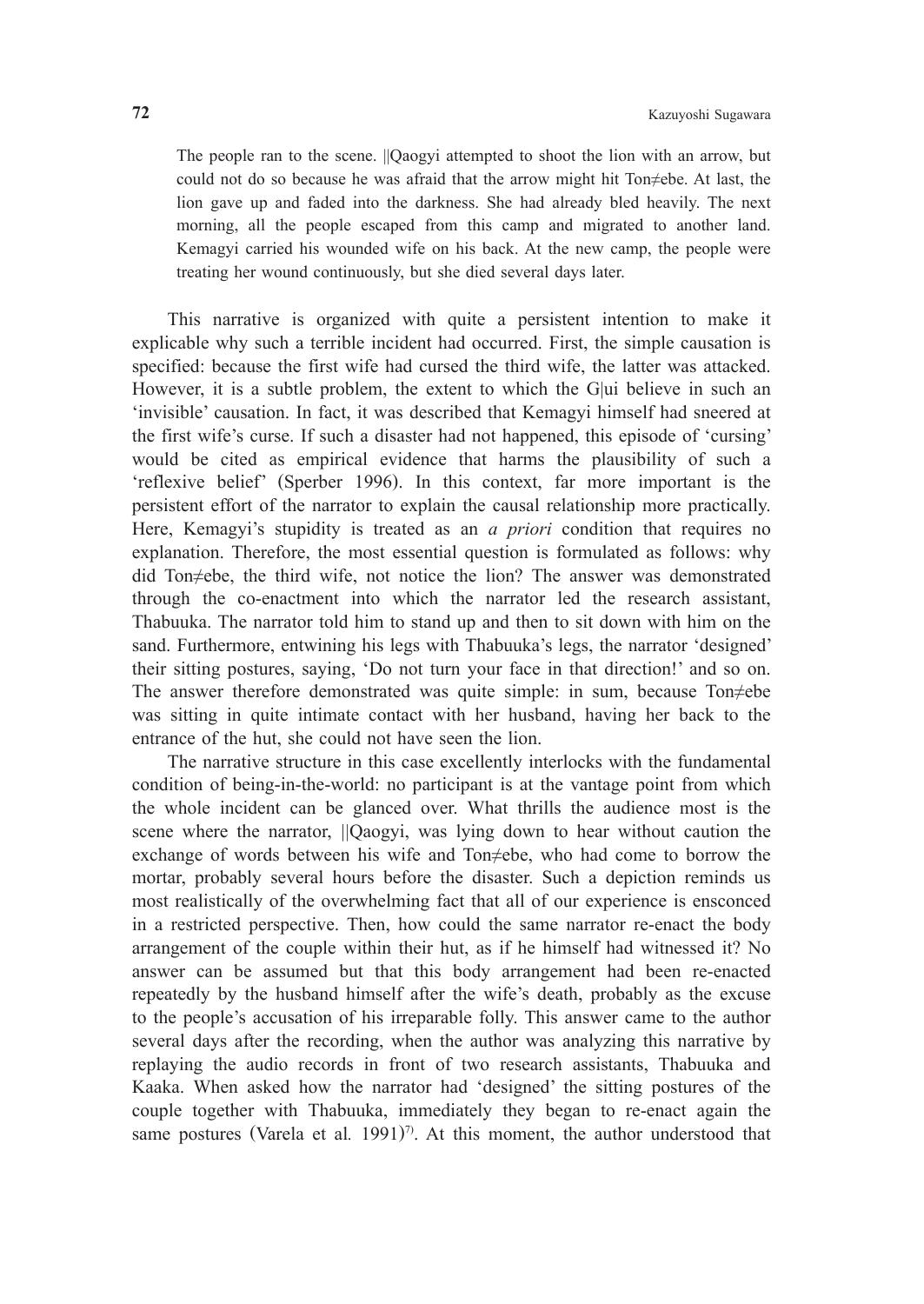the will to re-enact the body arrangement had surely been inherited from Kemagyi to the narrator and from the narrator to the younger research assistants.

# **INVISIBLE AGENCY CAUSING THE LION'S ATTACK: WOMEN'S MAGICAL POWER?**

The third case of man-killing by the lion was recorded by rather a strange chance of fortune. During a period of research in 2006, the author attempted to collect the discourses that would illuminate how the people had gone through rapid modernization. The most appropriate candidate for a narrator was Remesi, about twenty-seven years old at that time, whom the author had known well since his infancy<sup>8)</sup>. After entering the Xade primary school, he had gotten such good grades that he proceeded to the Ghanzi high school and then on to college in Gaborone. In August 2006, he was spending the end-of-semester holidays at his parents' camp in Kx'oensakene. In the 'artificial setting of interview' defined above, after he had told, in G|ui, of interesting episodes in the primary and secondary schools, the author set him rather a tricky task: to describe, in English, various G|ui beliefs related to the 'invisible agency'. In the following simplified transcription, the utterances in English are shown in italics. Unintelligible utterances, as well as those in Setswana, are omitted. Only their locations are specified by ellipses in parentheses (....).

**[Case 3a]** Remesi's association [recorded on August 22, 2006]:

SG:<sup>9)</sup> It is said that, when *!?ánè* [the waning moon] remains in the morning sky, the gemsbok mother and her calf will not separate from each other. What do you think about this?

RM: You...*that belief is very difficult. These beliefs are also fic....*

SG: *Fictitious?* Then, it is said that if the dog eats *ɡ/ò̰ rī* [slender mongoose], it would become thin and finally die. What do you think about this story?

RM: *and...hmmm...people, like that old woman*, Eh – that female – Gyiocue, I heard that she did it. She said to a man, 'The lion will attack you'. The lion made another man disabled. (....) *Old man said*, (....) You [*c, pl*] 10) *and that day – that lion come, and take eh... hmm...one*.

SG: Oh, that's /*χoi* – *curse*. Then, if a man curses another man, on the next day the lion comes or the mamba bites him; do you think so?

RM: *Eh – that was happening like this*... That one – as I was told of *ɡ/ò̰ rī* [slender mongoose].

CH: Gyiocue.

RM: Gyiocue.

Let me explain the related background knowledge on which my questions were based. First, the waning moon in the morning sky is called *[ʔánè*. It is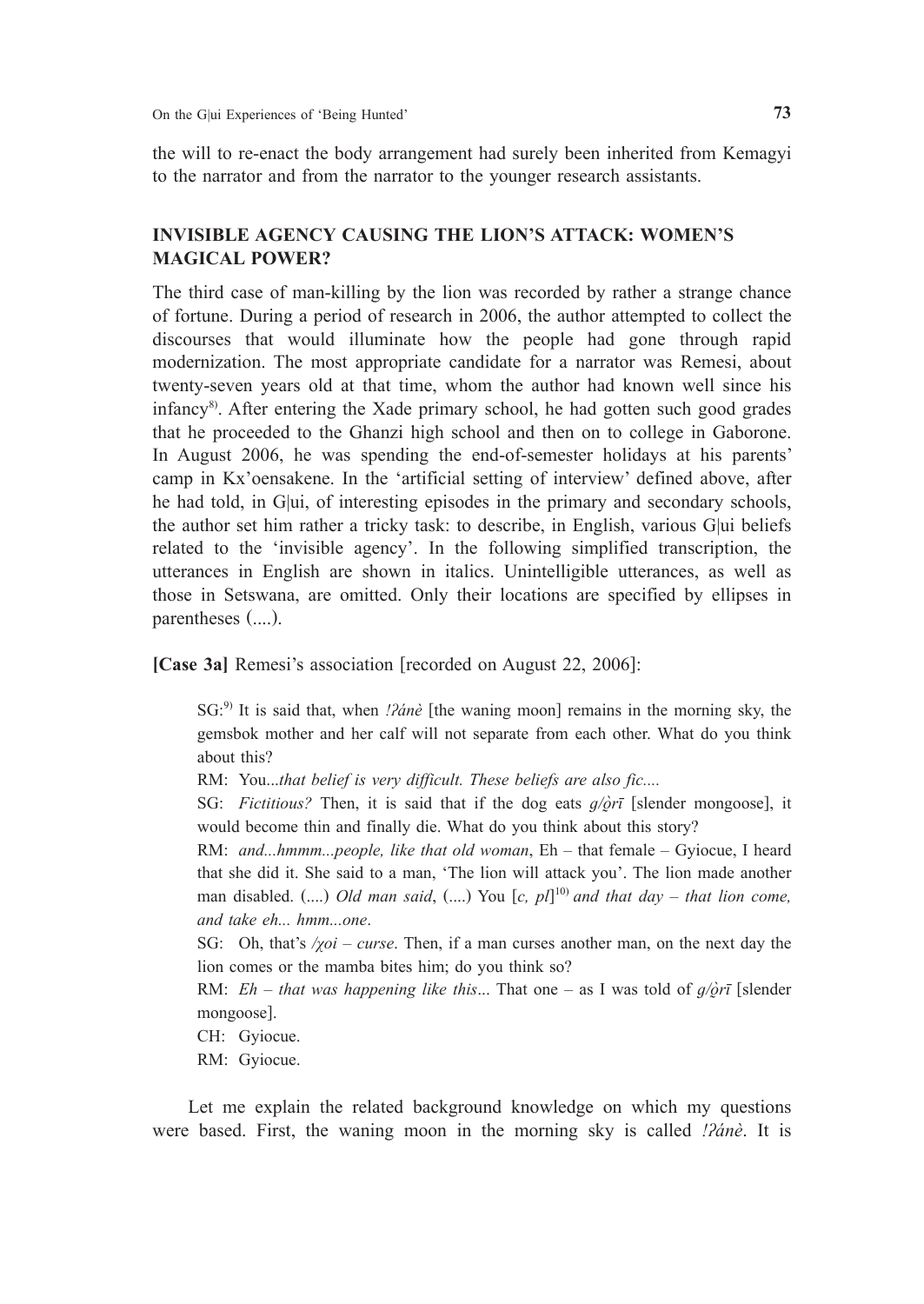believed that infant gemsboks will never 'be left' (*//χāō* ) by their mothers as long as the *ǃʔánè* remains in the sky. Secondly, the G|ui have developed a complicated code of food taboo and avoidance, in which the slender mongoose occupies a peculiar position. As many as forty-two percent of married men would eat its meat, although women never eat it (Sugawara 2001). Furthermore, only for this animal, the food taboo is extended to the dog. According to the G|ui, if a dog eats mongoose meat, then it becomes thin and usually dies. Therefore, on a hunting trip, as soon as the accompanying dog catches a slender mongoose, the G|ui hunter snatches it away from the dog's mouth and claws and throws the carcass upward on to the branch of a high tree.

It is evident from Remesi's awkward response that he was not confident about the knowledge, which was self-evident for the G|ui hunters in the elder generation, related to the network of invisible agency covering the animals and the other natural beings, e.g., the moon. In spite of this, the embarrassment induced by my questions prompted him to spontaneously associate these topics with 'Gyiocue's curse'. Although this old woman has no close kinship relation with the members of the author's host group, the author has known her well since first undertaking research in this area. After having been widowed by the disaster described below, in which her ex-husband, G|oikua, was killed by a lion, she re-married as the second wife of an excellent hunter, |Xou, whose discourse on the lion is cited in the *Introduction* above.

After closing the interview above, the author asked the two research assistants, Gyube and Cherexo (CH), who had been in attendance, 'What had Gyiocue done in the distant past?'. They told a story that can be summarized as shown below.

**[Case 3b]** Gyiocue's curse [the research assistants; recorded on August 22, 2006]:

As Gyiocue was jealous of her husband's *dzáã-kú* (extra-marital) relationship<sup>11)</sup> with another woman, she cursed G|oikua. After a while, G|oikua went hunting and shot an eland. Next morning, his co-resident, G|aag!aba, went with G|oikua to track the wounded eland. After butchering the eland, they slept by an open-air fire. A lion attacked them and killed G|oikua. G||aag!aba struck a poisoned arrow into the lion's armpit so that he [the lion] also died. At the crack of dawn, G||aag!aba ran to the camp to inform the people of this tragedy. They came to the scene to find G|oikua dead. People admired G||aag!aba for his bravery in killing the lion. Gyiocue, ashamed of her own act of having cursed her husband, neither glanced at the carcass of the eland nor ate any piece of its meat.

After having told the story above, they said to the author, 'At that time, ||Qaogyi was living with the couple, so that he knows well about this incident. Take ||Qaogyi's narrative!'. Following their advice, about two weeks later, ||Qaogy's following narrative was recorded. It is noteworthy that he had also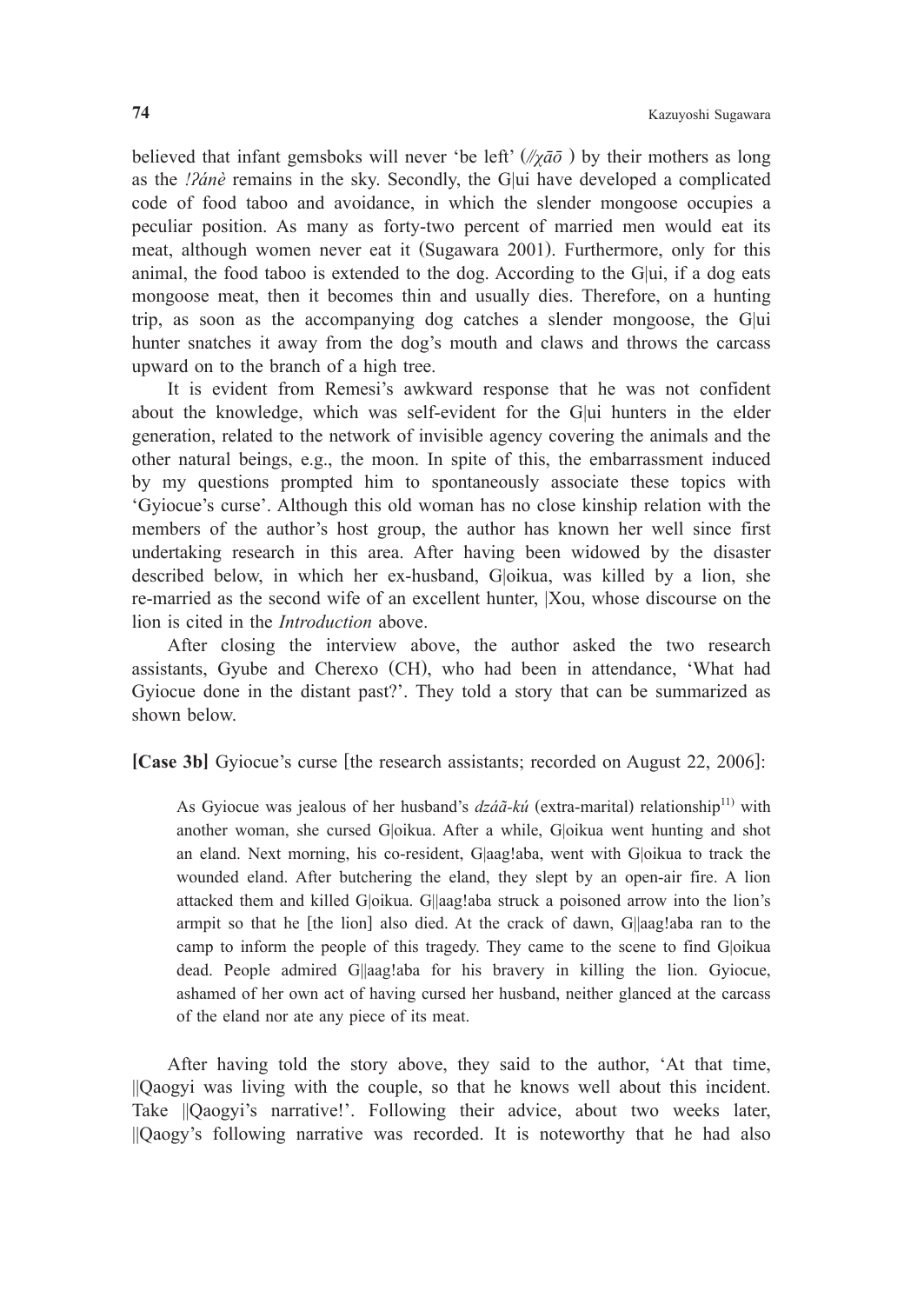narrated Case 2, above, seven years prior.

**[Case 3c]** 'What has entered this man's heart?' [||Qaogyi; recorded on September 4, 2006]:

G|oikua had married with |Kheig||ae's daughter. Because he treated his mother-in-law coldly, she had a deep grudge against him. Then she cursed her son-in-law. One day, G|oikua and ||Khoug|ama went hunting, and G|oikua shot a female eland with a poisoned arrow. ||Khoug|ama said, 'Let's go back to the camp and sleep well. Tomorrow morning, all of us [*1/m/pl/inc*: those men living in the same camp] will track her.' They went back to their camp. The next morning, as G|oikua was unwilling to take another man, only the two men went tracking the wounded eland. On the way, they found traces of a lion on the sand wet with the morning dew. ||Khoug|ama was terrified, but G|oikua merely insisted on going on: 'Let's walk with the eland!' 'No! The lion has passed just now!' 'The eland climbed that hill. You stab her.' They caught up with the eland and put an end to her life. Then, they began to butcher her. ||Khoug|ama was quite anxious, thinking, 'It seems that the lion is resting very near'. It had become late in the evening when they had finished the butchering. They made a fire, roasted edible grasses *qólè* (*Ledebouria apertiflora;*  Imamura-Hayaki 1996) with hot ash, and ate them. G|oikua was relaxed, lying near the fire on his back. Planting a short spear into the sand, ||Khoug|ama kept sitting in a shrinking posture. In his heart, he thought, 'What has entered this man's heart? He neither stands nor makes the fire larger.' After a while, he [the lion] roared '*GRU!*' A lion jumped into the bivouac site and bit G|oikua in his right arm. ||Khoug|ama snatched the spear and attempted to stab the lion with it, but it missed and fell on the ground. The lion, throwing G|oikua aside, clawed and tore up |Khoug|ama's nape. ||Khoug|ama barely repelled him; G|oikua was in anguish because of the pain in his broken right arm. They ran away. G|oikua left his hunting bag behind, although |Khoug|ama held it, in which was contained a hatchet as well as the quiver. They arrived at a land named Siburiue and stopped near the base of a high *ŋ|ònē*  tree (*Boscia albitrunca*). ||Khoug|ama told G|oikua to climb it, but he refused. '*Ao!* How can I climb with only one arm?' At last, they said unanimously: '*Ae!* There must be a deserted camp where we had previously lived and drunk the water drawn from the pan!' Arriving there, they made torches of grasses and set fire to many huts. Then, they entered one hut. Just as they were making a fire within the hut, the lion jumped into it. Although many huts were flaring up, he bit G|oikua again in the calf, attempting to drag him away. G|oikua, getting down on all fours, resisted being carried off. ||Khoug|ama, trying to pull G|oikua away from the lion, groped for his quiver containing three arrows, only one of which had been coated with poison on its head. ||Khoug|ama picked the poisoned arrow out of the quiver, lifted the forearm of the lion, and hammered the arrow with the hatchet deeply into his armpit. The lion, feeling pain, escaped from the hut. In the light of flaming huts, the lion kept roaring, while G|oikua kept crying in agony. With the first daylight, they two (*ʔétsērà*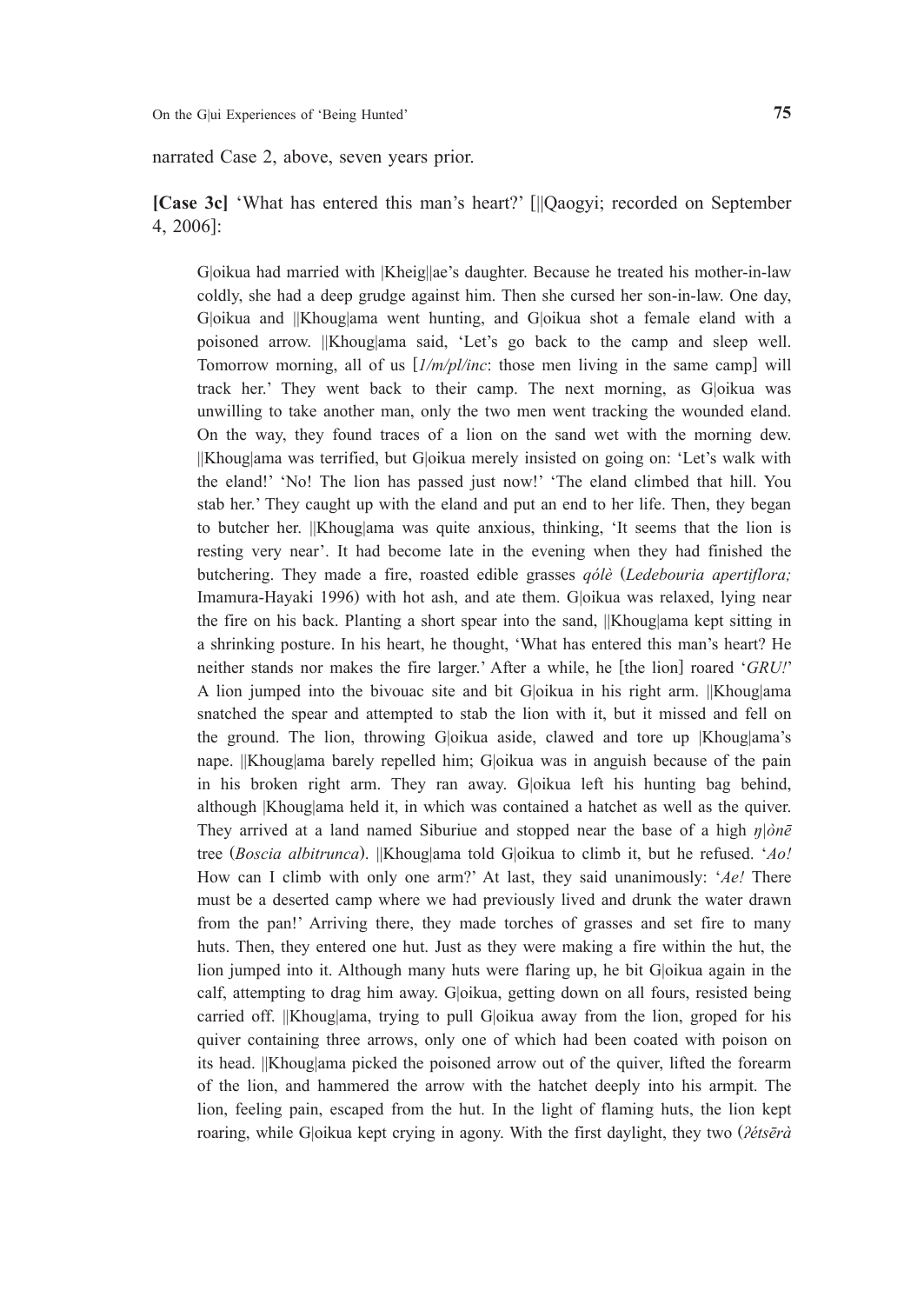[ $3/m/dl$ ]) fell silent. Because his nape was severely wounded, ||Khoug|ama could not face forward: he walked with his neck twisted, looking ahead out of the corner of his eye. He arrived at the camp at G|eroxonam (about 9 km south of Xade). Looking at his haggard face, the residents were astonished: '*Ae!* How miserable you look!' '*Eh::i*, Look at my figure. You can see what the lion's teeth did. Another man has been attacked and killed. Leaving him behind, I have fled to come back here.'

A curious discrepancy is immediately noticed between Cases 3b and 3c: The brave man's name differs greatly between the two cases, and 'Gyiocue's curse' was never described by ||Qaogyi in the latter case. We should not hastily judge that the latter narrative reflects an authentic history because even Remesi, in the younger generation, knew the story, which is assumed to be closer to the former version. It is probable that ||Qaogyi refrained from giving a negative evaluation of his co-resident woman, Gyiocue, who remained living at that time. The point is that assignment of the agent of invisible causation, such as a curse, is open to intrinsic ambiguity.

It deserves special attention that, in both Cases 2 and 3, ||Qaogyi interpreted that the lion's attack was the result of the 'curse' (*/χoi*) of a woman, |Kheig||ae, who was Kemagyi's first wife and G|oikua's mother-in-law. According to the research assistants, even if a man curses another person, the incident foretold by the curse will not occur. Women are often motivated to curse their husbands, being obsessed with jealousy, so that women's curses are more dangerous than men's. Furthermore, the magical power inherent to women is associated with an enigmatic concept,  $\vec{c}$ *imā*, that was, in fact, described both by N≠uekucue in Case 1 and by ||Qaogyi in Case 3c. To explicate this concept, one can cite Nakagawa's interpretation that is proposed in a preliminary version of the *G|ui-English Dictionar*y: '*cìmā* [n] dangerous animals' anger, which results from woman's violation of taboo.' However, when the author recorded ||Qaogy's narrative in 2006, in spite of the author's persistent efforts to induce some interpretation from the attending research assistants that was similar to Nakagawa's, the author was unable to attain any clear understanding. According to the research assistants, *cìmā* is almost identical to */χoi*. It correlates with the female property of 'changing' (*tsentsa*: probably a loan word from English), i.e., the menstruation cycle. Living with his wife, *cìmā* would gradually accumulate in the husband's liver, so that someday it might be embodied as the attack of *paa-χó* (bite-thing), i.e., dangerous animals such as lions, leopards, or poisonous snakes. There is a slight difference between */χoi* and *cìmā*: any *paa-χó*'s attack caused by */χoi* must be fatal to the man cursed, although if the *cìmā* works, the lion would pass by him, or the mamba's fang would graze his leg.

The narratives presented above might shed light on the tension lurking in gender relationships within G|ui society. On the one hand, this fear of the female force, condensed in concepts such as */χoi* and *cìmā*, might reflect the male-centric ideology that associates femininity with 'the wild' or 'Nature'. On the other hand,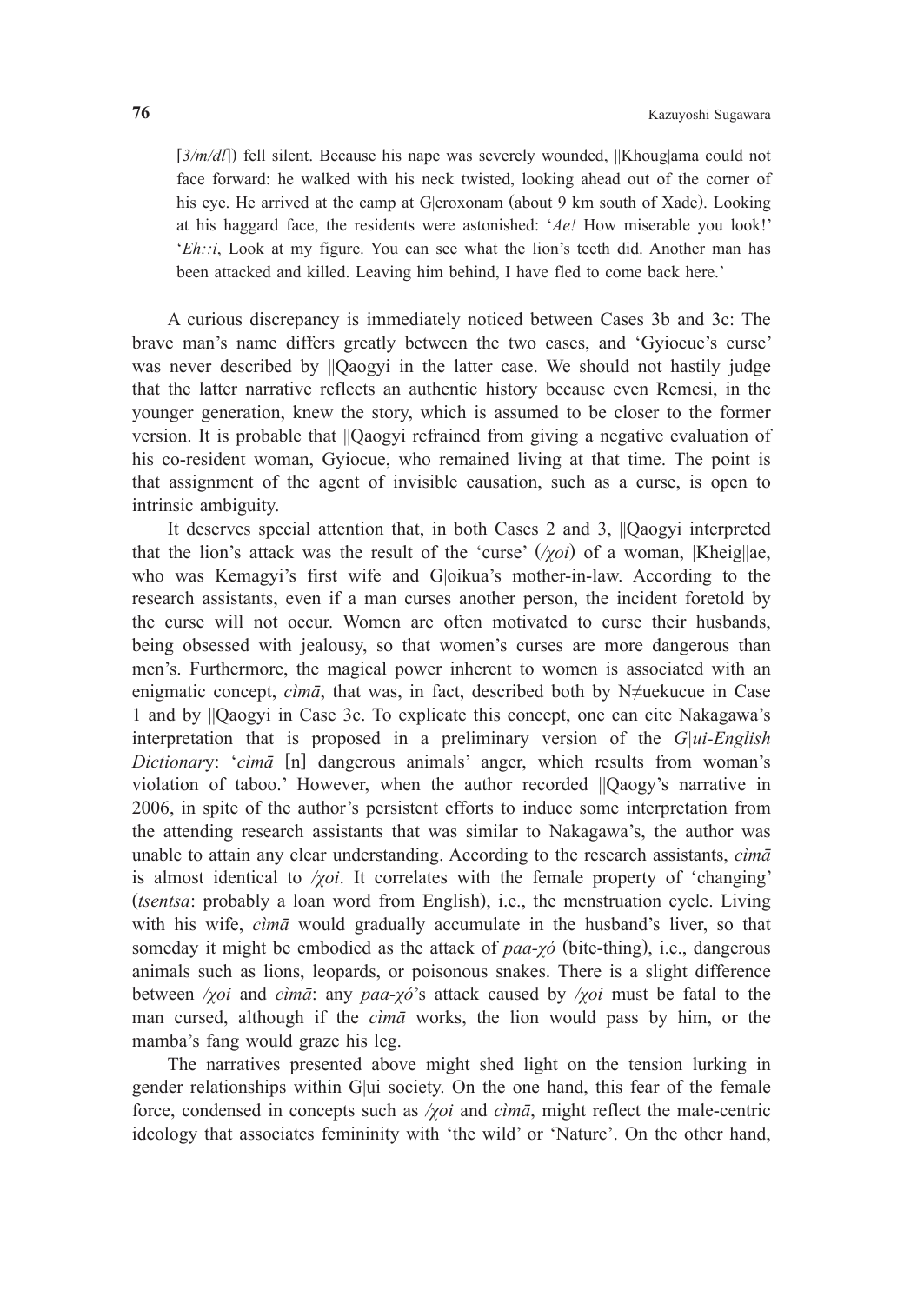it also would function as an antidote against the male power, or even unreserved violence, supported by this ideology. However, more fundamentally, the concept of *cìmā* might closely correlate with the most basic concept, *ŋǃàrē*, which forms the core of G|ui inter-corporeal sense. This word, *ŋǃàrē*, is a transitive verb, tentatively translated as 'anticipate' or 'sense'. In the following sentences, the italic words approximately correspond to  $\eta/\partial r\bar{e}$ : (1) When one's belly rumbles, this incident is expressed as 'my intestine *anticipates* [something]', interpreting it as a hunch that, for example, a kinsman will come back with the meat of game caught in a snare. (2) When butchering the carcass of a gemsbok, the hunter must not allow his dogs to eat its heart, because in another occasion of hunting, 'other gemsboks *sense* the dogs' that have eaten their conspecific animal. (3) In the work of skin-processing, a man scrapes fat flakes off the skin with a hatchet. If dogs are gathering around his workshop to eat the flakes, then he tries to drive them away because 'the edge of an adze *senses* a dog and refuses [to cut]'. If the hatchet 'senses' that its product is eaten by dogs, then it becomes so dissatisfied that it refuses to work. In consequence, its edge becomes dull.

As described above, the semantic field centering around the verb  $\eta/\partial r\bar{e}$ represents invisible networks of some kinds of influences, which affect not only the human social world but also the world of animals and even tools. This observation of *ŋǃàrē* enables us to understand the fundamental meaning of *cìmā* as the former's reversed image. Although the G|ui corporeal existence is resonant with various changes occurring in others' bodies (those of co-members, animals, or even tools), the negative feelings, such as jealousy or grudges, that invariably arise in social life would ooze out from the camp into the bush, to evoke the anger of animals. In this sense, *cìmā* is the dark side of circuits of 'corporeal syntony' spreading over not only interpersonal relationships, but also interactions among humans, animals, and things.

## **SURVIVING THE ENCOUNTER WITH LIONS**

Both the G|ui and the lion occupy the summit of the food chain in the Central Kalahari. More accurately, the G|ui seldom eat the lion's meat, although the lion occasionally becomes a 'man-eater'. Except for the iron trap and the gun, which have been quite scarce properties (almost monopolized by only a few men with Bakgalagadi backgrounds), the G|ui have had no means to stand against the overwhelming power of the lion. However, it is not correct to regard the lion as the 'natural enemy' with whom the G|ui lack any possibility of communication. Other stories collected from an excellent narrator in old age cast light on a different aspect of the encounter with lions, although the detailed transcription must be omitted here for want of space. In sum, in daytime both the hunters and the lions keenly discern their distance of mutual separation, so that the former try to 'appease'  $(g/\hat{a}e^{-}/\hat{y}d\hat{e})^{12}$  the latter by emitting a peculiar tone of cry, '*Awawawawawa.....*' It is evident that the lions themselves also regulate in a subtle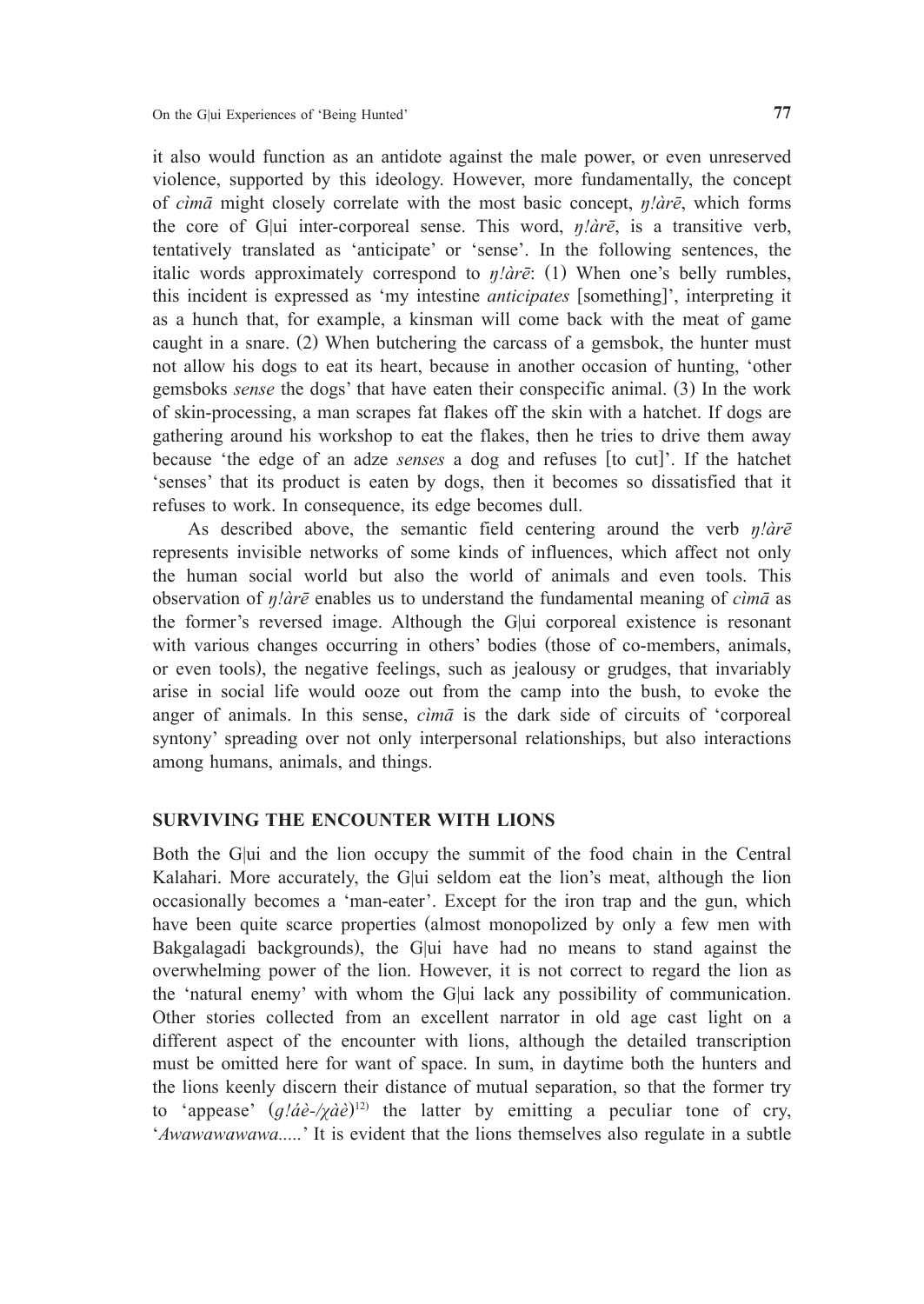way their behavior toward human beings. The most dangerous is a lioness suckling her whelps. When she rushes to a man, he must be in all silence and must not stir an inch. Even though she might whip him with her tail, she would turn away from him. Occasionally, a group of men even succeed in snatching away a carcass from the lions. The G|ui try to negotiate with these overpowering 'others', projecting some communicative expectation toward them.

The fourth and final narrative case illuminates the human bravery that might be exerted even in an extreme situation.

**[Case 4]** Mistaking a lion for a gemsbok [≠Aa (1931?- ); recorded on February 14, 2004]:

In the mist of an early morning, we three, Sibi, I, and another man, were going to a pan named Zuixa. We dispersed from one another, looking for the gums of tree. In the dark shade of the morning, he [the lion] was lying on his belly, digging up the cool sand. I looked at his black scrota between the buttocks. I believed that he was a gemsbok, so that, intending to pierce the center of his anus, I began to pull out the spear from the hunting bag very quietly. Holding the shaft behind me, I took several steps. At that moment, I noticed a very long and thick tail. '*Ah!* This is *paa-χó* (bitething). Can I survive?' Just as I stepped back very slowly, he sensed my existence. Without turning around, he dashed forward, jumping over another one who had been lying in his front. He [the lion] ran toward Sibi, who intended to whip him [the lion] with a  $q \neq \hat{q}$ *n*<sup> $\hat{q}$ </sup> (a long pole for springhare hunting), but he missed the target. At once, he threw a hunting bag at him [the lion]. He [the lion] passed near him and ran away with the bag on his back. Another one rushed to me, but as I shouted at the top of my voice, he turned away from me and also ran toward Sibi, who was collecting the things that had dropped from his hunting bag. As soon as he noticed the lion charging at him, he turned toward him and beat his face with the fist as forcefully as he could. That one ran away, growling '*GO, GO, GO*....'

Even in this funny episode, only a fine line separates death and survival. Recording similar stories, I was always impressed with the joyful expression shown by the narrator. Therefore, we return to |Xou's discourse cited at the beginning of this chapter: 'We were created together. We cannot fear him.'

#### **DISCUSSION**

There are many ways to tell about the past, as well as to analyze and understand discourses on past incidents. The methodology proposed in the present chapter, i.e., grasping the narrative as an emotional gesture and devoting special attention to the body arrangement underlying the past incident, is not to be restricted to the anthropological enterprise of reconstructing the past foraging life of the San in the Kalahari Desert. There is some validity for any attempt to comprehend those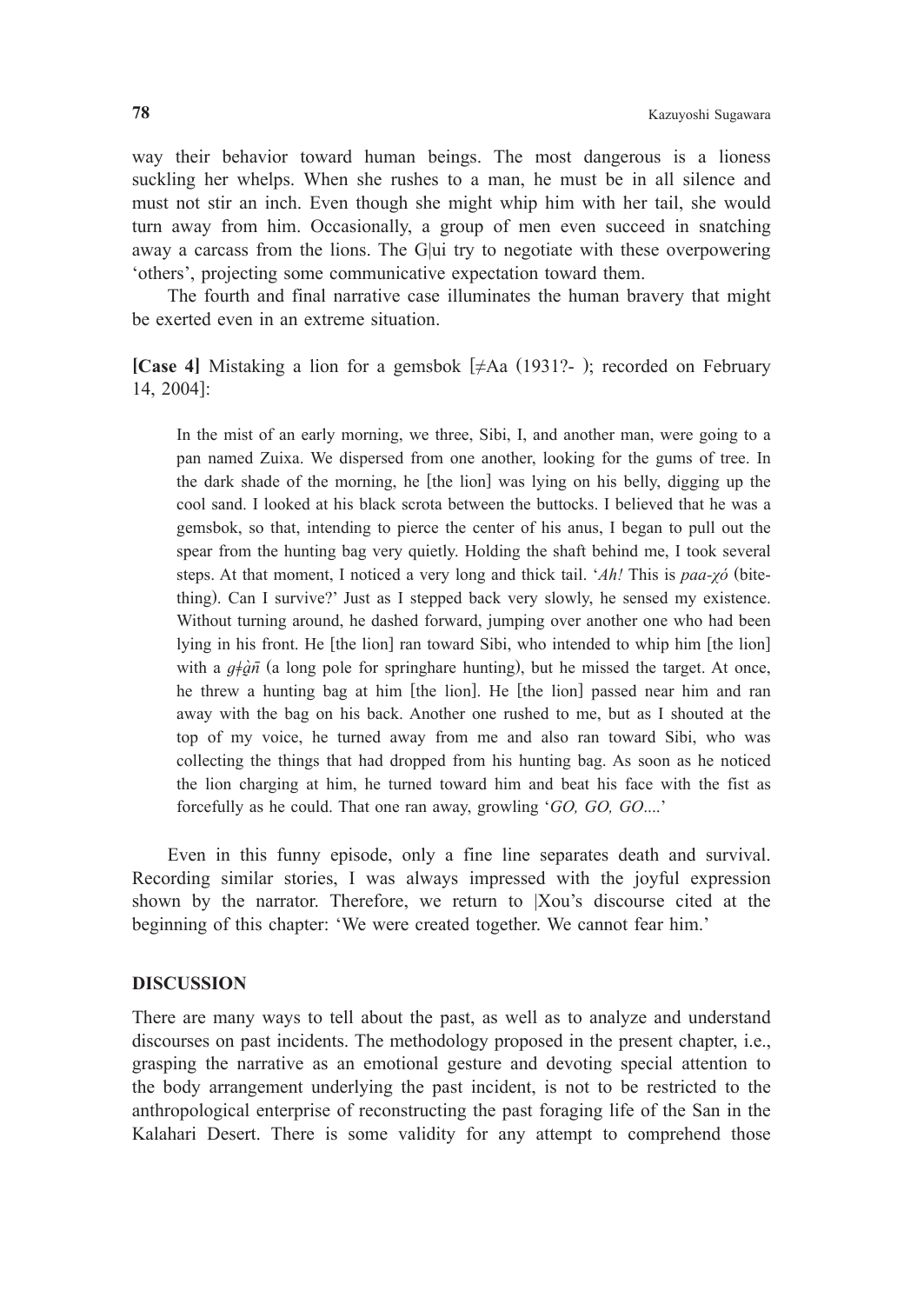experiences immanently 'beyond description' in the formidable history of modernity, such as surviving war, a concentration camp, or genocide. However, anthropology has a peculiar epistemological difficulty that is not so relevant in other disciplines that are intended to reconstruct the past. Immanent comprehension of the 'form of life' in a society different from 'Western' industrial societies is always hindered by the opacity of indigenous concepts that are so deeply rooted in the people's inter-corporeal sense toward the world that an anthropologist cannot share this sense sincerely, even after more than thirty years of fieldwork. Analyzing the third case of human-killing by the lion, I attempted to propose an interpretation of *cìmā*. However, one must admit that no ultimate remedy exists for escaping from the hermeneutic circulation that haunts any anthropological project aiming at immanent comprehension of others' life-world.

The reflection above leads me to a rather ordinary insight. The G|ui in younger generations are now standing at a similar position to myself, because they also have difficulty comprehending some of their own indigenous concepts. Remesi, who had enjoyed higher education at Gaborone, felt it difficult to articulate various beliefs related to 'invisible agency' that had been so prevalent among elder generations. In spite of this, he spontaneously associated these beliefs with women's curses. This point suggests that those in younger generations might still perceive some family resemblance among diverse incidents that are symptomatic of invisible agents. Human vulnerability to the *paa-χó* animals that had been the most fundamental condition of the nomadic life has rapidly lost its reality in the settlement life. However, if the G|ui of the younger generation keep remembering that the human being (*kh óè*) has an equal relationship with animals, in that he not only hunts them but also sometimes is hunted by them, then they would obtain a valuable epistemological resource for holding and renovating the unique view of the world that had been fostered through the hunting–gathering way of life.

The above argument is intended to be immune from the vacant hope of a rosy future in which 'local development' and 'traditional knowledge' will be mutually harmonious. In contrast, I have been anxious about the rapid loss of knowledge of the 'bush' in younger generations. In 1992, a systematic survey of food taboos revealed that a man in his 30s, who had been engaged in wage labor, did not know the vernacular name of wildcat (*!qórù*), which had been a favorite meat for nearly eighty percent of married men (Sugawara 2001).

However, another possibility exists. Remesi, recently working as a safari guide, related both the G|ui and English names of various ornithological species that I had identified. Another man, Tamaxa, in the same generation with Remesi, working on the staff of a development office, told me of a plan he dreamed of: a big safari lodge would be established at Xade, where anthropologists would give a lecture to the G|ui children on myths and folk-knowledge of animals. Such a dreamed plan is never a valid strategy on its own to override the government policy of suppressing hunting activity in and around the game reserves and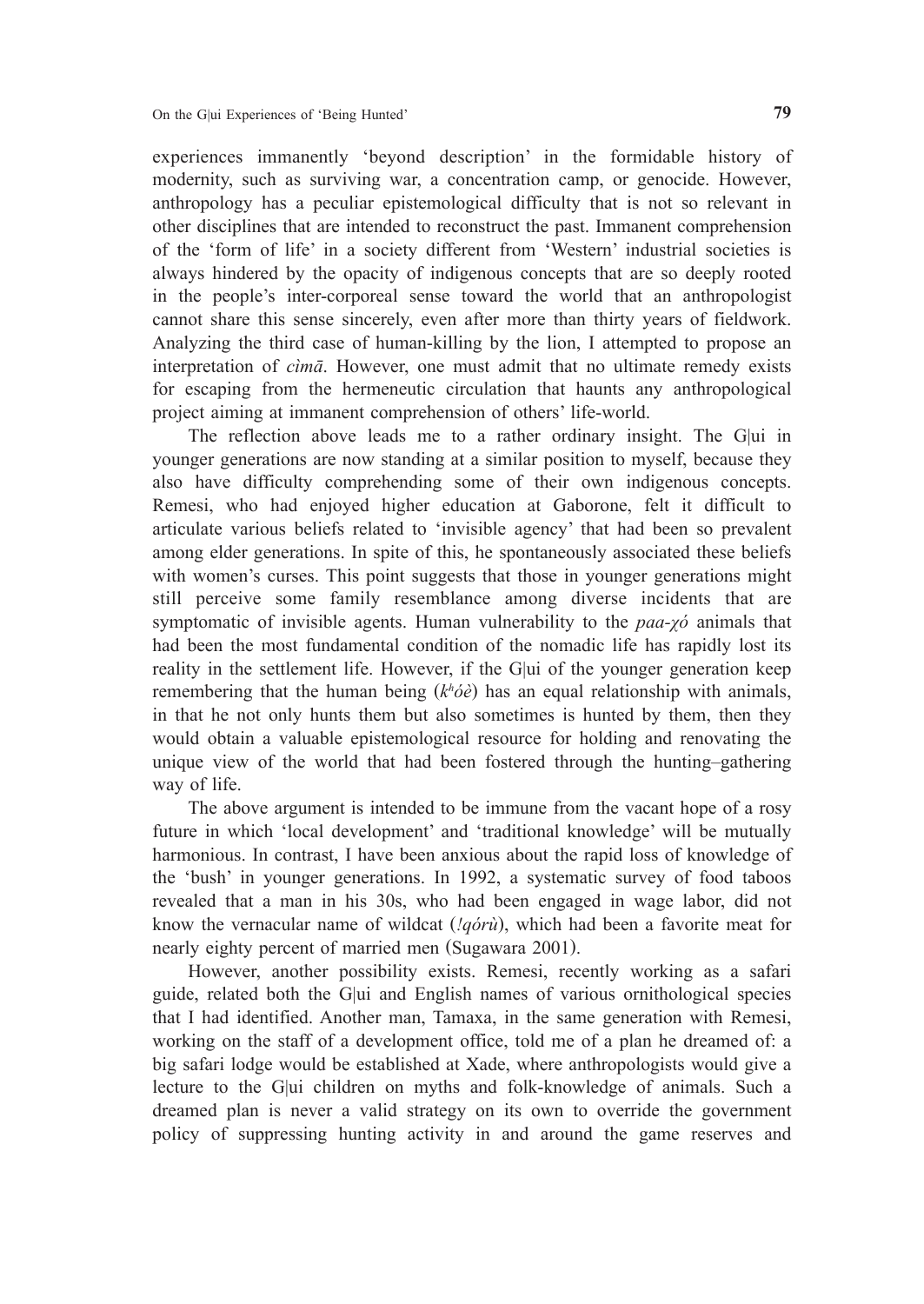national parks. However, if his dream were realized, then 'we' (both anthropologists and the G|ui/G||ana people) would be able to go back again to the CKGR, 'our' homeland.

## **NOTES**

- 1) The precision of personal pronouns is an outstanding feature of the G|ui grammar (Nakagawa 1993). In general, the meanings of personal pronouns are organized according to the three dimensions of inclusion/exclusion of speaker, inclusion/exclusion of listener, and minimum/ non-minimum memberships (D'Andrade 1995). In G|ui, the dimension of gender is added, with member number further adding the three values of singular/dual/plural. Therefore, a *nearly* complete paradigm is formed. However, because it does not distinguish gender for first person singular, its completeness is spoiled. As this paradigm of personal pronoun is applied to humans, animals, and things (generally a long object is masculine, while a short or round object is feminine), in the translation of G|ui discourse the author uses the pronouns 'he/his/him' or 'she/hers/her' to refer to a male or a female animal, respectively.
- 2) The proper name denoting land or person is given not in the accurate orthography developed by Nakagawa, but in simplified notation that has been used by Tanaka and other anthropologists.
- 3) Although in the original article I used the term 'body configuration', afterwards I began to think that 'body arrangement' is more appropriate because 'configuration' implies a static mode of a single body.
- 4) Elsewhere, I distinguished 'incident' from 'event'. Each incident is characterized by its contingency and individuality. Even if a participant's action in response to each incident is guided by a culturally stereotyped script, it happens only once. It will never repeat itself again in the same form. However, the events, not closed to the individuality peculiar to each person's circumstances, are connected with some communal and cooperative projects, e.g., rituals and ceremonies. The interpretation rendered to a particular incident is, after all, left to the subjectivity and arbitrariness of each individual person, while an event is open to an inter-subjective meaning from the beginning (Sugawara 2008: 85).
- 5) Much of the ethnographic material cited in the following descriptions has already been published (Sugawara 2006; Tanaka and Sugawara eds. 2010). See especially the following entries in the latter encyclopedia: 'curse', 'food taboo and avoidance', 'lion', 'love relationship', 'moon', and 'presentiment'.
- 6) It is supposed that |Ou is located about 20 km east–southeast of Kaochue, which will be included in the following description.
- 7) The key concept proposed in *The Embodied Mind* by Varela *et al.* is 'enact' or 'enaction', which means the simultaneous emergence of the mind and the world. This concept of 'enaction' is quite relevant for the argument in this section.
- 8) During my first research period in 1982, Remesi was in a condition of habitual frustration that had been caused by separation from his mother's breast. He had been weaned forcefully because of the birth of his younger brother earlier that year. The G|ui/G||ana women have a belief that decidedly enables them to accomplish the weaning: as soon as the mother becomes pregnant again, her milk becomes poisonous and will cause the death of the infant who continues to suckle.
- 9) SG, RM, and CH respectively denote the abbreviations of Sugawara, Remesi, and Cherexo, another research assistant.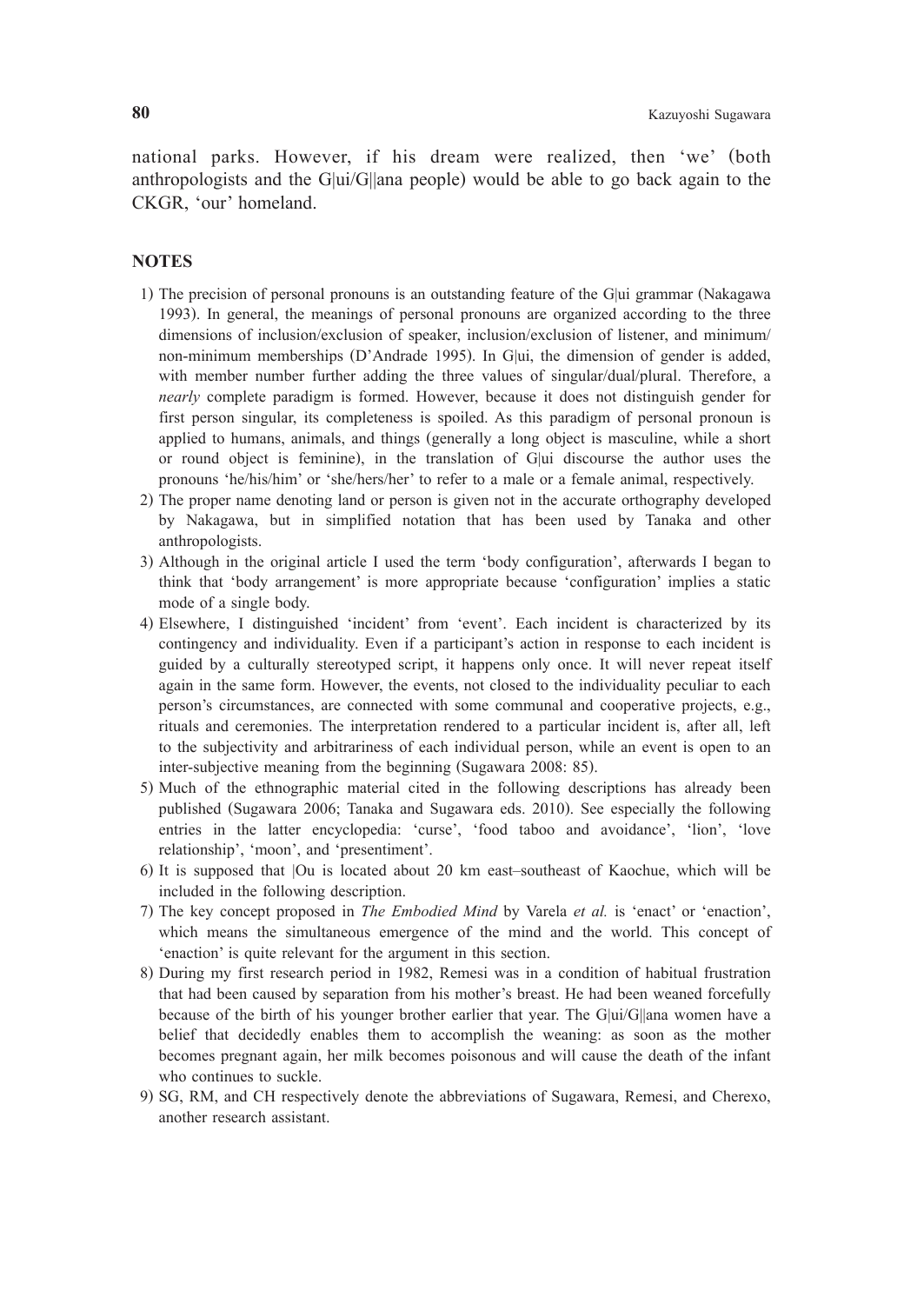On the G|ui Experiences of 'Being Hunted' **81**

- 10) Person, gender, and number of pronouns are designated by the following abbreviations: *1*, first person; *2*, second person; *3*, third person; *m*, masculine; *f*, feminine; *c*, common; *dl*, dual; *pl*, plural; and *inc*, inclusive form of the first person, dual or plural.
- 11) The prevalence of persistent extramarital relationships, called *dzáã-kú*, was the most peculiar aspect of G|ui sexuality (Tanaka 1989; Sugawara 2004). The morpheme *–kú*, when connected to the preceding verb, means 'each other'.
- 12) The transitive verb *ɡǃáè* means to calm down someone's anger, whereas */χàè* is a postposition that usually means 'above', 'on', or 'about'.

#### **REFERENCES**

- Bartlett, F. C.
	- 1932 *Remembering: A Study in Experimental and Social Psychology.* Cambridge: Cambridge University Press.

Bloch, M. E. F.

1998 *How We Think They Think: Anthropological Approaches to Cognition, Memory, and Literacy.* Oxford: Westview Press.

#### D'Andrade, R.

1995 *The Development of Cognitive Anthropology*. Cambridge: Cambridge University Press.

#### Goffman, E.

- 1963 *Behavior in Public Places: Notes on the Social Organization of Gatherings*. New York: The Free Press.
- Imamura-Hayaki, K.
	- 1996 Gathering Activity among the Central Kalahari San. *African Study Monographs, Suppl. Issue* 22: 47-65.

#### Merleau-Ponty, M.

1962 *Phenomenology of Perception.* Translated by C. Smith. London and New York: Routledge.

#### Nakagawa, H.

- 1993 Gui-go Chousa Shoki Houkoku (Preliminary Report on Glui Linguistic Research). *Asian & African Linguistics* 22: 55-92. (in Japanese)
- 1996 An Outline of ǀGui Phonology. *African Study Monographs, Suppl. Issue* 22: 101- 124.
- 2006 Aspects of the Phonetic and Phonological Structure of the G|ui Languages. PhD thesis, Witwatersland University, Johannesburg.
- 2013 Syntax: G||ana Subgroup. In R. Vossen (ed.) *The Khoesan Languages*, pp.394-401*.* London and New York: Routledge.

Neisser, U. (ed.)

1982 *Memory Observed: Remembering in Natural Contexts.* San Francisco: Freeman.

Neisser, U. and I. Hyman (eds.)

2000 *Memory Observed: Remembering in Natural Contexts,* 2nd ed*.* New York: Worth Publisher.

#### Silberbauer, G. B.

1981 *Hunter and Habitat in the Central Kalahari Desert.* Cambridge: Cambridge University Press.

Sperber, D.

1996 *Explaining Culture: A Naturalistic Approach*. Cambridge: Cambirdge University